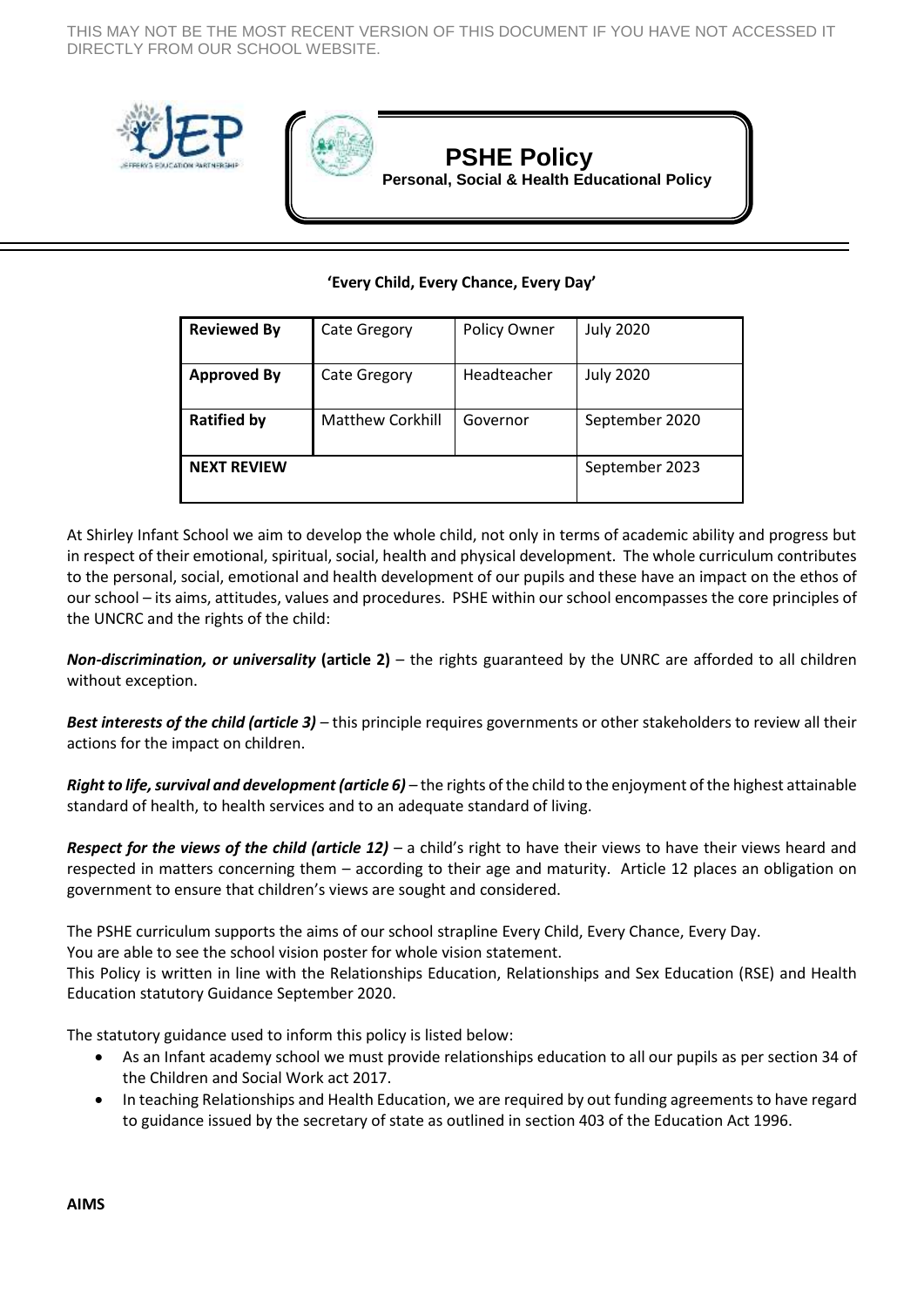- To help children appreciate themselves as unique individuals and to help them understand their responsibilities, rights and duties in our community.
- To enable children to make informed choices about all areas of their behaviour and to understand the good and not so good consequences of their actions and their behaviours
- To be aware of how to recognise when pressure from others (including people they know) threatens their personal safety and well-being and know how use and develop effective ways of resisting pressure and know where to get help.
- To develop individuals capacity to share and co-operate.
- To create a school ethos in which secure and stable relationships, respect, support and consideration for others flourish.
- To develop children's ability to accept responsibility for their own safety.
- To develop children's vocabulary and their understanding of the different emotions.
- To develop children's vocabulary and understanding towards other's emotions.
- To develop children's understanding of how to keep their mind and body healthy and lead a healthy lifestyle to support their health and wellbeing.
- To encourage children to understand the need for cleanliness and accept responsibility, when appropriate, for personal hygiene.
- To promote children's understanding of their rights and respecting actions, for themselves and others.
- To create an environment where their own rights and the rights of others are respected.

## **OBJECTIVES**

- To enable children to deal with real situations that arises now and in the future through exploring attitudes and feelings.
- To encourage children to value themselves as individuals, and to be aware of their effect on others whilst respecting similarities and differences between people.
- To enhance the quality of their lives by showing them how to acquire accurate information so that they can make informed decisions regarding their physical, mental and social well-being both online and in the real world.
- To develop a caring, thoughtful disposition.
- To encourage and support children and adults in their development as individuals and members of the school and wider community.
- To ensure children know who to turn to when they feel under pressure.
- To ensure children are aware of how to keep themselves safe in the following contexts: road safety, medicines (things we put into and onto our bodies), stranger danger, online safety, water safety, staying safe at home, as well as who they can talk to about this.
- To use and model the rights respecting language and behaviour.
- To develop a school where children and adults use the values and language of the CRC to help them become rights-respecting global citizens.
- To ensure staff in the school recognise their responsibility to model rights respecting language and behaviour and put them into practice in every aspects of the life of the school, from how the school is run and the extent to which pupils are involved in this, to what is taught and how pupils and teachers relate to each other.
- To encourage and support children and staff to resolve conflict in a restorative and reflective manner.

## **Relationship Education**

Relationship Education will focus on teaching the fundamental building blocks and characteristics of positive relationships, with particular reference to friendships, family relationships, and relationships with other children and adults.

All teaching will reflect the Equality Act 2010 ensuring there is no discrimination for any pupil or family with protected characteristics.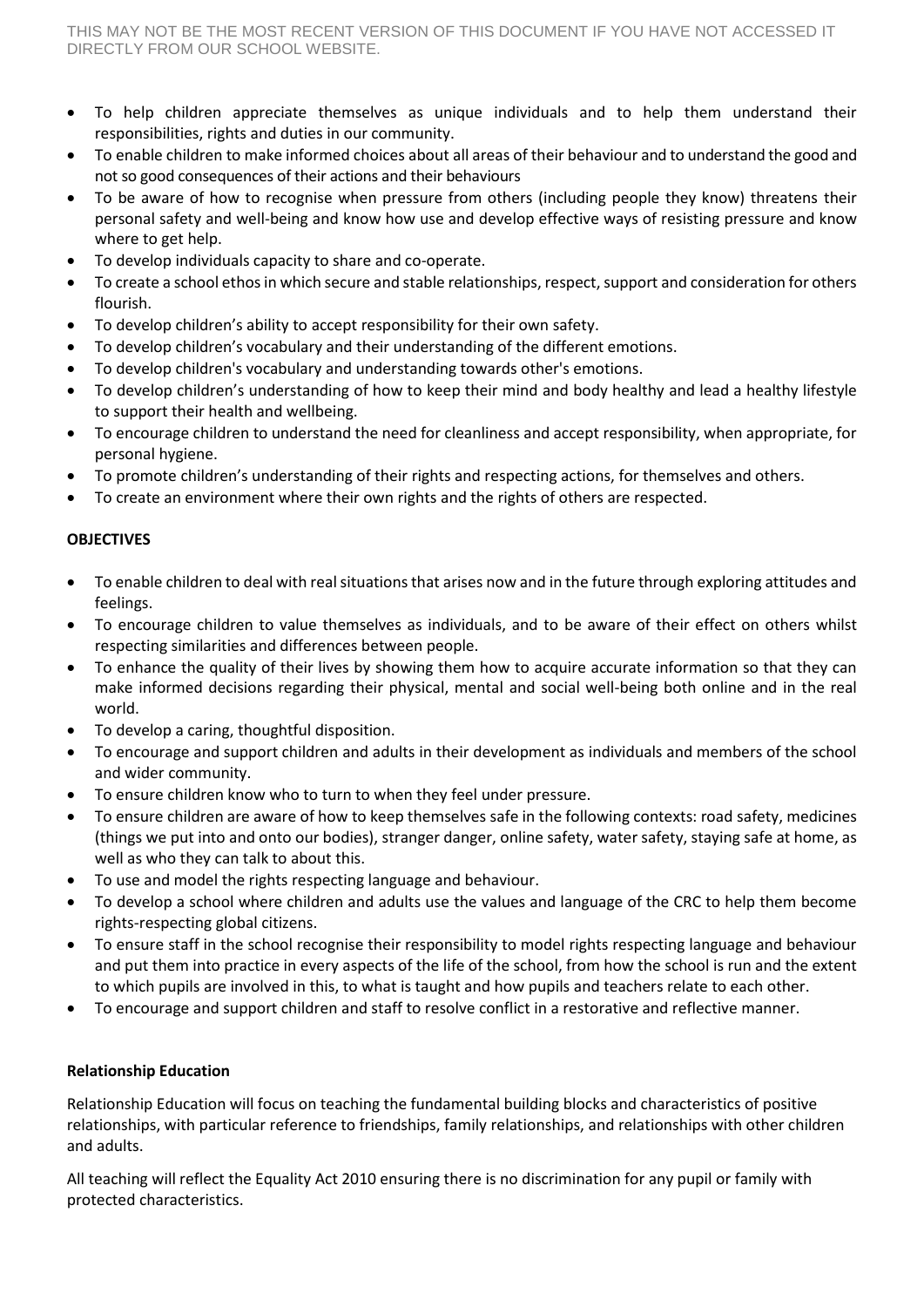Children will be taught in an age-appropriate way about the characteristics and values of healthy relationships, including area such as differences, boundaries, respect, trust and kindness. Teaching will focus on both face-toface and online relationships recognising the significance of the digital world we now embrace. Teachers will also take all opportunities to discuss positive emotional and mental well-being with children.

Learning will be planned to meet the objectives set out in the Relationships Education, Sex Education (RSE) and Health Education Statutory Guidance 2020 (see appendix 1), under the broad headings of

- Families and people who care for me
- Caring friendships
- Respectful relationships
- Online relationships
- Being safe

## **The Science Curriculum - body changes and life cycles**

Sex Education beyond the requirements of the science national curriculum is not compulsory in primary schools; however, we recognise the importance of preparing children well for secondary school. At Shirley Infant School, children will be taught about puberty as set out in the expectations of the science National Curriculum. In line with year group expectations, children will learn about external body parts, changes in the human body from birth to old age, and reproduction in some plants and animals. In our school, we only teach the body changes and life cycles required by the science national curriculum. As a consequence, parents do not have the right to withdraw children from these scientific lessons.

We recognise that during such lessons, children may have questions as a result of their learning. We are mindful that unanswered questions often lead to misconceptions and will aim to avoid this where possible. When questions arise, they will be dealt with as follows.

- Questions directly linked with the science taught will be answered factually for the class of individual. Children will be given the opportunity to write anonymous questions submitted via a question box
- Questions of a personal nature directly linked to the teaching may need to be dealt with by talking directly to the child with an additional adult also present. If deemed necessary, teachers will inform parents of the questions asked. Wherever possible, questions will be answered in front of all pupils via the question box.
- Where a question relates to sex education beyond the scientific teaching, children will be advised to ask their parents or carers.

## **Physical Health and mental wellbeing**

Health and wellbeing education will focus on the characteristics of good physical health and mental wellbeing. It will include aspects such as the importance of exercise, good nutrition and the normal range of emotions we experience. Pupils will be taught about moderation, including online and the positive two-way relationship between good physical health and good mental wellbeing.

Learning will be planned at an age appropriate level to meet the objectives set out in the Relationships Education, Sex Education (RSE) and Health Education Statutory Guidance 2020 (see appendix 2), under the broad headings of

- Mental wellbeing
- Internet safety and harms
- Physical health and fitness
- Healthy Eating
- Drugs, alcohol and tobacco
- Health and prevention
- Basic first aid
- Changing adolescent body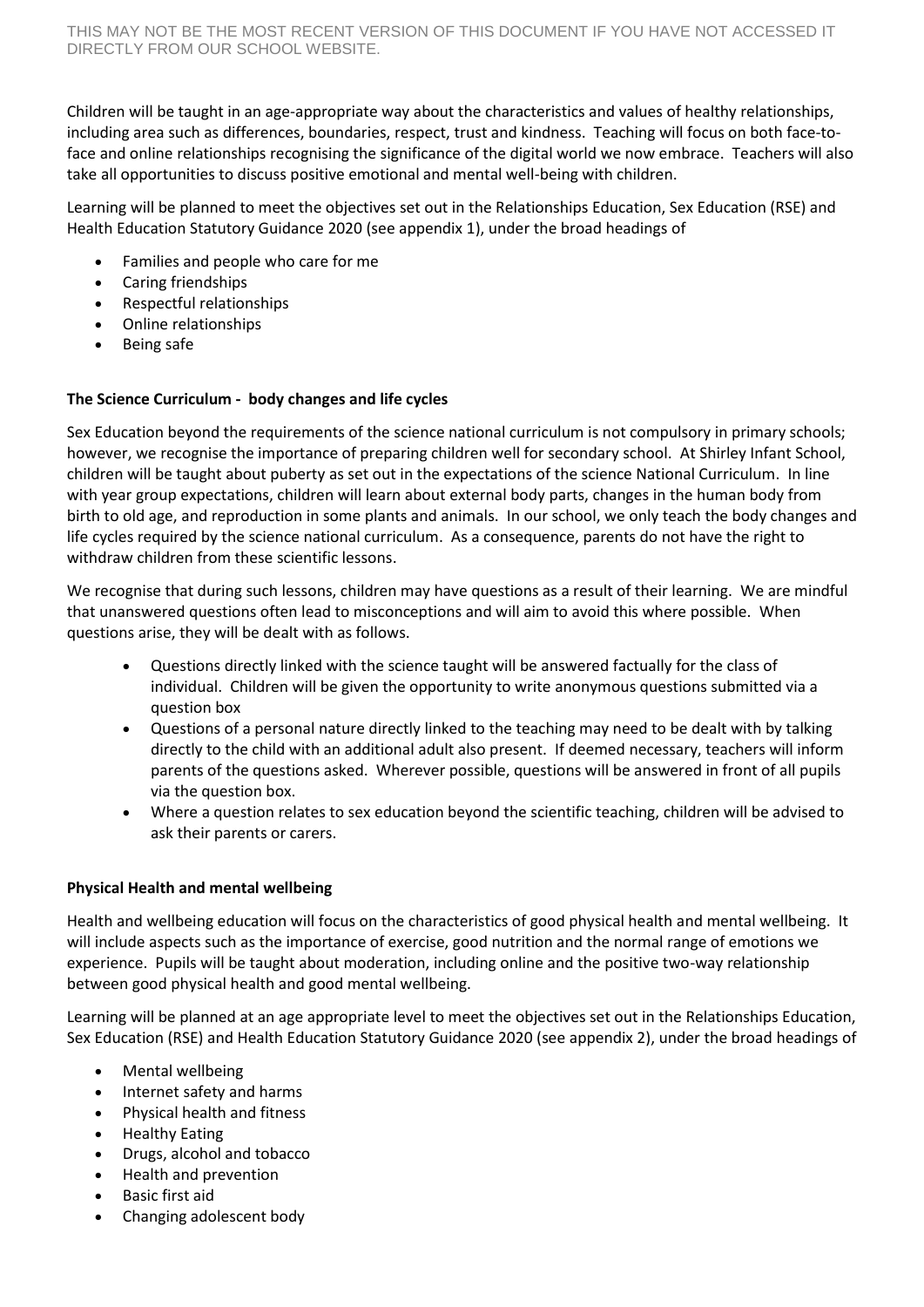## **RELATIONSHIPS AND HEALTH CURRICULUM DELIVERY**

Relationships and Health Education (RHE) is taught through weekly lessons linked to the SEAL personal, social and health education programme and links with the whole school assembly programme. See long term overview for objectives covered from Year R to 2.

Biological aspects of sex education are taught within the science curriculum in line with the age expectations set out in the National curriculum. A number of aspects of the RHE link closely to science, computing, PE and DT curriculum. Where this is the case, messages will be reinforced within these subjects.

The areas of learning are taught within the context of family life taking care to ensure that there is no stigmatisation of children based on their home circumstances (families can include single parent families, parents with disabilities, LGBTQ+ and same sex parents, families headed by grandparents, adoptive parents, foster parents/carers amongst other structures) along with reflecting sensitively that some children may have a different structure of support around them (for example: looked after children or young carers).

We are mindful that some children with SEND may need additional support to understand the themes and learning within the relationships and health education curriculum. Teachers will draw on their knowledge of the child to ensure learning is differentiated appropriately.

We will keep abreast of local contextual issues and support these through our curriculum where possible.

In Southampton, we are aware of that the locality reports lower happiness than the national picture, 26% of the area are reported to live in poverty, there is a need to improve children's dental hygiene, that there is an increase in the elderly population and an increase in those with diabetes. We are pleased that the teenage pregnancy rate is falling, but are aware it is still high.

## **OUR CURRICULUM CONTENT**

See overview in PSHE Curriculum folder for Year group coverage.

Personal, Social & Health Education includes:

- 1. Health Education
- 2. Careers Guidance
- 3. Economic & Industrial Understanding
- 4. Environmental Issues
- 5. Citizenship
- 6. Anti-Bullying
- 7. Children's Rights, Right Respecting Actions & Responsibilities
- 8. Drugs Education
- 9. Road safety
- 10. Stranger Danger
- 11. E safety
- 12. Multi-Cultural Issues
- 13. Equal Opportunities
- 14. Personal Behaviour
- 15. Sex & Relationships
- 16. Community Links
- 17. Mental wellbeing
- 18. Understanding of emotions; how they make the mind (mental) and body (physical) feel

P.S.H.E. links with all National Curriculum subjects, Religious Education and meets the requirements of the Foundation Stage Curriculum incorporating the Early Years Foundation Curriculum.

The diversity and variety of the content defined as P.S.H.E. calls for a wide range of teaching strategies, such as: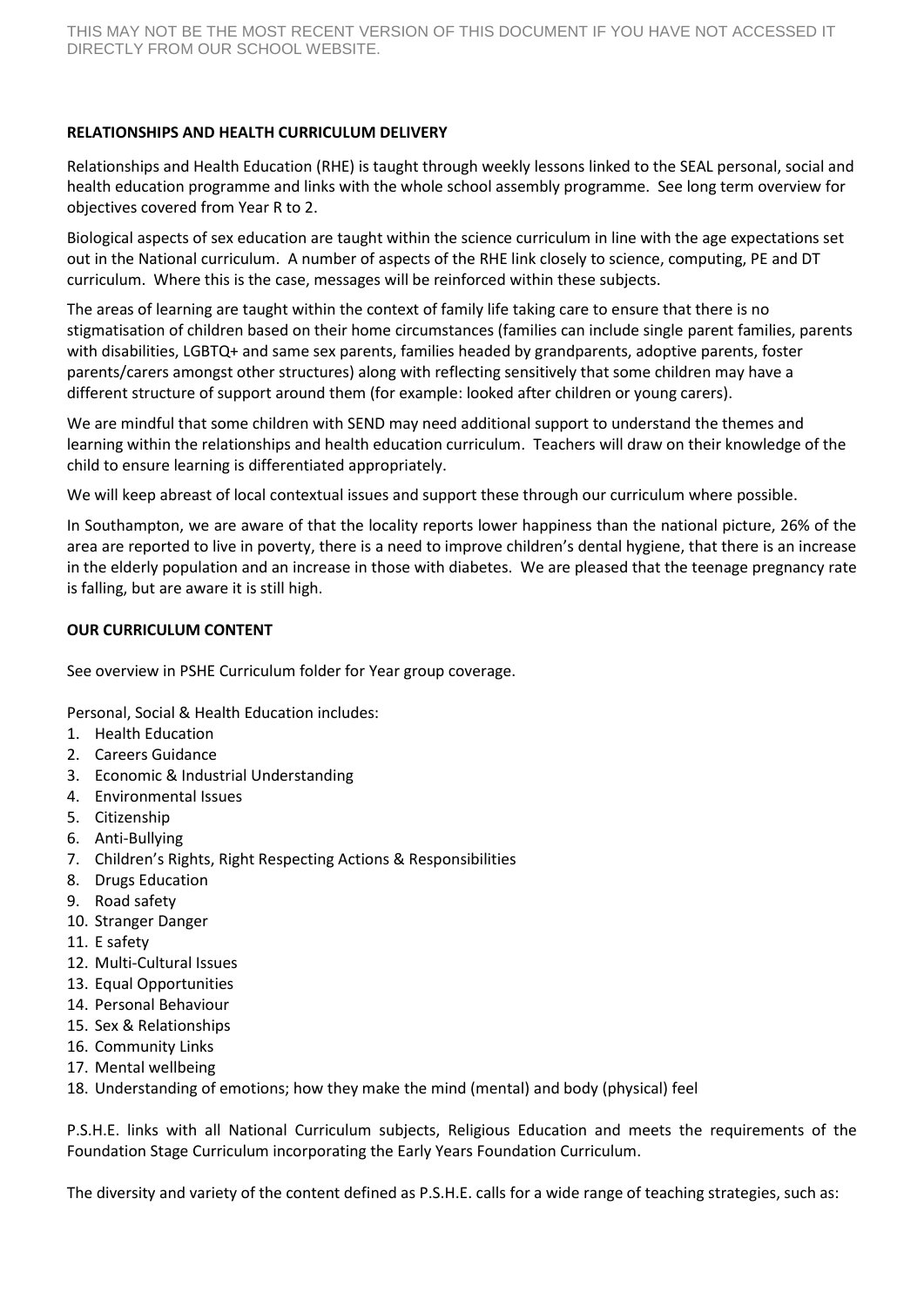- **Circle time**. This is used as a vehicle to achieve our aims more consistently. See Schemes of Work, such as stranger danger, getting on and falling out. Drug Education within Going for Goals for Year 1, Relationships Year 2 and Changes Year R.
- **Class lessons**.
- **Group work**. Children are given school wide roles of responsibility to develop their commitment to the school and each other.
- **Bubble Time** here the children are encouraged to ask for bubble time if they have a worry or are concerned about something. Confidentiality and child protection policies are consider in this area and staff to follow all procedures (See policies).
- **Collective worship**. Senior members of the community are welcomed to Assemblies. Parents are invited to class assemblies and a school wide Christmas performance, which promotes a community awareness.
- **Use of visitors** to give talks to children see visitors policy
- **Outside agencies** e.g. Police, school nurse
- **Links with current Local and National Issues** such as, teenage pregnancy, dental hygiene and obesity.
- **Links with parents**.
- **Drama**
- **Speaking and Listening Activities**
- **Philosophy for children**
- **Restorative practise**

Through our creative curriculum P.S.H.E. and citizenship is taught separately and embedded where appropriate though cross-curricular themes. Ways in which these sessions are delivered may involve writing, art, discussion, reflection, videos, circle time and role play. (See Schemes of Work and subject overviews)

## **PLAYTIME AND LUNCHTIME**

Positive social interaction is encouraged in the playground by staff and supported by the provision of a wide range of equipment for the children's use. Lunchtime procedures are organised to offer the children more independence and greater opportunity to take responsibility for their own good behaviour. Year 2 are 'Sports leaders' to monitor, model games and take responsibility for the active zone equipment.

## **EXTRA CURRICULAR CLUBS**

Clubs are run by staff and outside agencies to assist children's health and well-being and their social interaction with children from their class, year group and other year groups. They are encouraged to work together to build on their skills and work collaboratively.

## **EQUAL OPPORTUNITIES**

Every effort is made to enable all pupils to participate fully in all PSHE activities regardless of race, gender, SEN, disability etc. Adaptations to tasks are made, and extra adult support is provided where necessary and beneficial. Additional equipment can be provided when possible. All children have an entitlement to equal access to the curriculum and other school provision and may be supported in this subject by teachers, Southampton Ethnic Minority Achievements Support Service and other agencies e.g. Educational Welfare Officer, School Nurse. There should be no area of learning that is solely for one gender. It is important that all learning opportunities are part of every child's experience, so that all children develop the concept of caring and interpersonal skills.

## **ASSESSMENT, RECORDING AND REPORTING**

- End of year reports
- Termly assessment sheets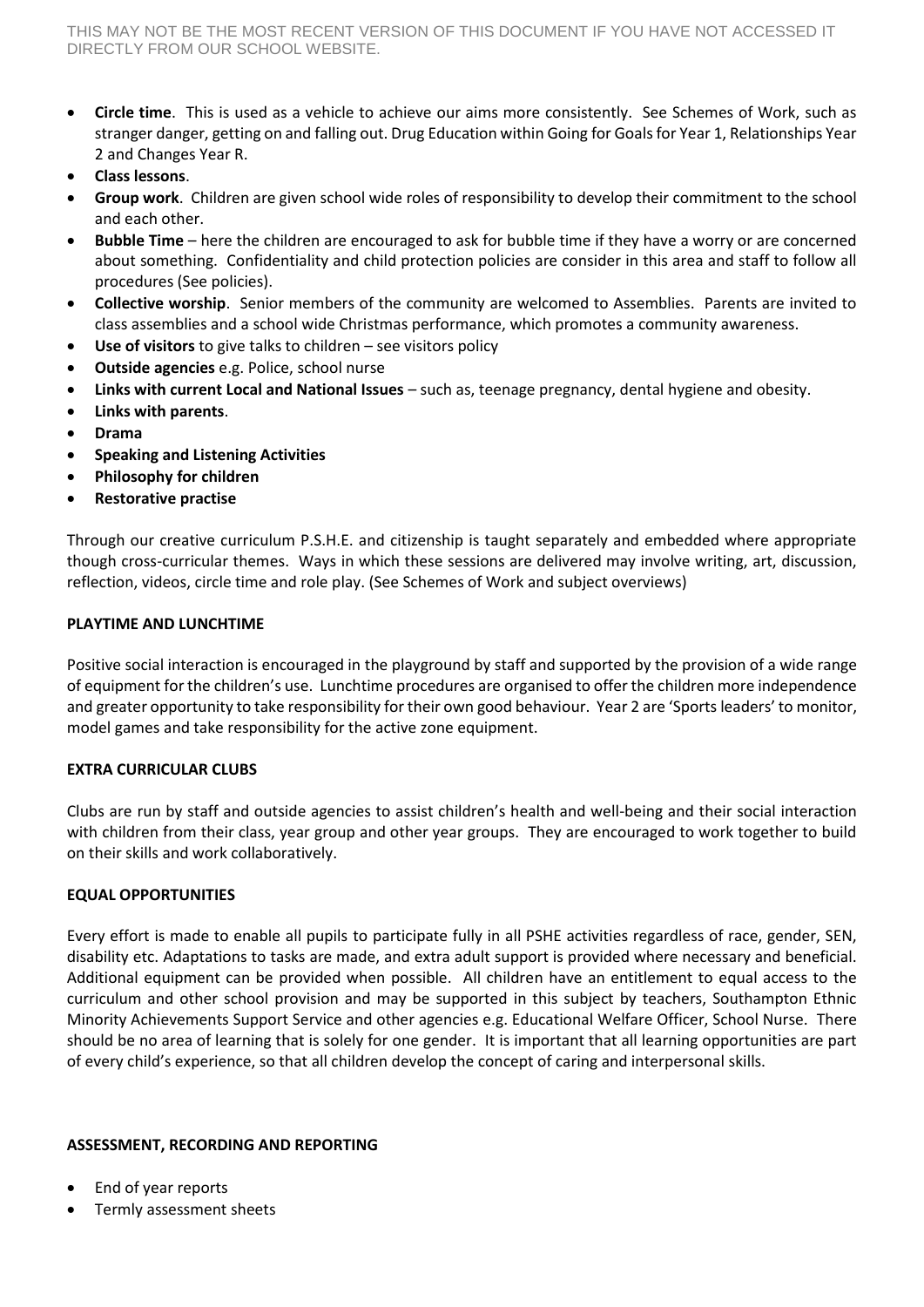- Behaviour systems
- Target Cards
- S. E. N. Audit
- Learning logs
- ELSA referrals
- E.W.O., Educational Psychologist, Social Service reports and medical records.
- Parent/Teacher consultations
- Draw and write
- Discussions
- $\bullet$  Role play
- Profile scale points
- Photographs
- Videos
- Quotes from the children

Our school practise is that a half termly PSHE assessment tool is completed by each class teacher for each individual child. This is completed and passed up from teacher to teacher as the child moves through the school. This will support the child with transition changes and track their development. Once they achieve secure in 40 -60 months, they will begin to work on the KS1 PSHE and citizenship expectations. These assessment sheets will be supported by teacher observations which are recorded within child initiated and adult directed activities. Year R are assessed through the year against the Development Matters curriculum. Then at the end of the year against the Early Learning Goals (ELG). Year 1 and 2 will be monitored through close scrutiny of work at key times of year (see work sampling matrix).

# **Children working above Age Related Expectations**

Children working above ARE are given content which will deepen their knowledge and understanding by looking at more complex issues and predicting/designing solutions for personal, local, national and global communities. A scenario would be given to all children ie, falling out, the class may be asked how can the children resolve the issue? From here another layer of information or a different point of view would be given to the child to widen their thinking eg how could the school improve this? How can the community support them? etc. By doing this we would be layering our gifted and talented children's knowledge and opportunities to use their skills in more complex scenarios.

## **RESOURCES**

Topic and themed boxes of resources are located in the staff room. Planning is in the green foundation subject folders and saved onto Teacher share (Curriculum/ PSHE / Teaching / Planning). Videos, books and CD Roms are available to support topics and can be found in the PSHE cupboard and shelves in the staff room.

Central resources within school Health Authority, Health Promotions, Road Safety Unit. Liaison with Infant, Junior and Secondary schools at P.S.H.E. cluster meetings

## **Ongoing Activities which support PSHE within our school:**

- Walk to school Week
- Fundraising Red nose day, Children in need, Granny Anne's School in Africa, Sport Relief, NSPCC
- Being Healthy & Active Week
- School Nurse visits/workshops
- Family Education Parent Workshops
- Footsteps Road Safety
- New Year R intake Transition programme
- Year 2 transition programme into Year 3
- Year R to 1 transition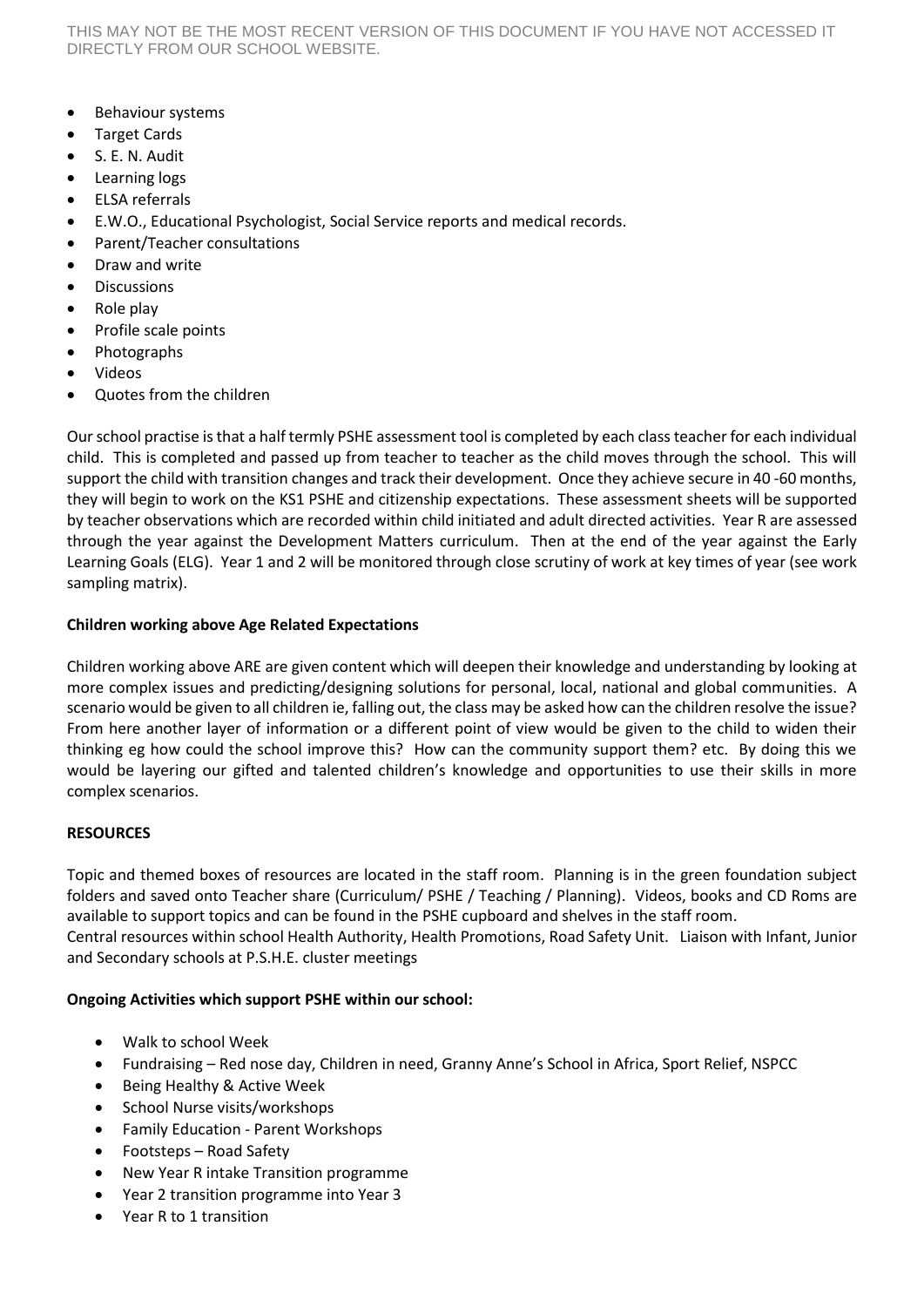- Mid-year Transition programme
- Anti-bullying week
- ELSA
- After school clubs
- Lunch time additional opportunities with Team Spirit and learning through sport

## **OTHER ASSOCIATED POLICIES**

- Behaviour\*
- Anti-Bullying
- Collective Worship
- Drugs Education
- **•** Equal Opportunities
- Health & Safety
- Religious Education
- Sex and Relationships
- **•** Confidentiality
- Child Protection
- Visitors
- Community Cohesion
- Inclusions

\* The Behaviour Policy has been reviewed and revised to raise expectations and promote a higher standard of behaviour.

In addition to our ethos for PSHE for our children within our school. We are very conscious of the wider world they are growing up within. Our children come from a inner city environment with many different factors around their lives. We review our curriculum in line with yearly taking into account local and national Key Information. This allows the influences to be considered and to inform planning and long term overview. Feedback from Annual Report from Director of Public Health for Southampton 2013For 2013-16 the following areas were considered:

**Mental Well-being** - Ambitions and aspirations –continued going for goals focus due to local high suicide rate. Southampton self-reported 29% with low happiness score compared to 28% in England. Focus in Good to be me raises self-esteem and self-awareness. Five Key themes from publication are addressed through planning: Be connected – Relationships theme/ Be Active – being active and healthy week / Be curious – trips and school events / Be keen to learn new things / Be Helpful – Year R people who help us topic, Changes theme, Year 1 Town mouse and country mouse topic.

**Children –** Dental Hygiene extended due to local dental health problems, focus in being active and healthy week.

**Economic links with Children focus –** 26% children living in poverty in Southampton. Focus in debate session in Autumn 2 on things we need to survive and things we want.

**Protecting People –** as Southampton is a port therefore, higher risk to health (particular sexually transmitted diseases) issues. Year R and 1 heavy focus on health and hygiene ie medicines, things that go onto and into our bodies, hygiene.

**Chronic conditions –** Healthy schools work to continue focus on eating broad and balanced diet, keeping active – supports PE work

**Environment – covers community safety, transport and place -** walk to school week promoted, provisions for riding bikes to school, Being Active and Healthy week. CPLO used to talk to children to build links and community, common used for Year R and Year 2 school trips. 2015-16 Healthy Schools focus was to encourage children and their grown-ups / carers to travel to and from school in an active way (bike, walk, scooter or park and stride).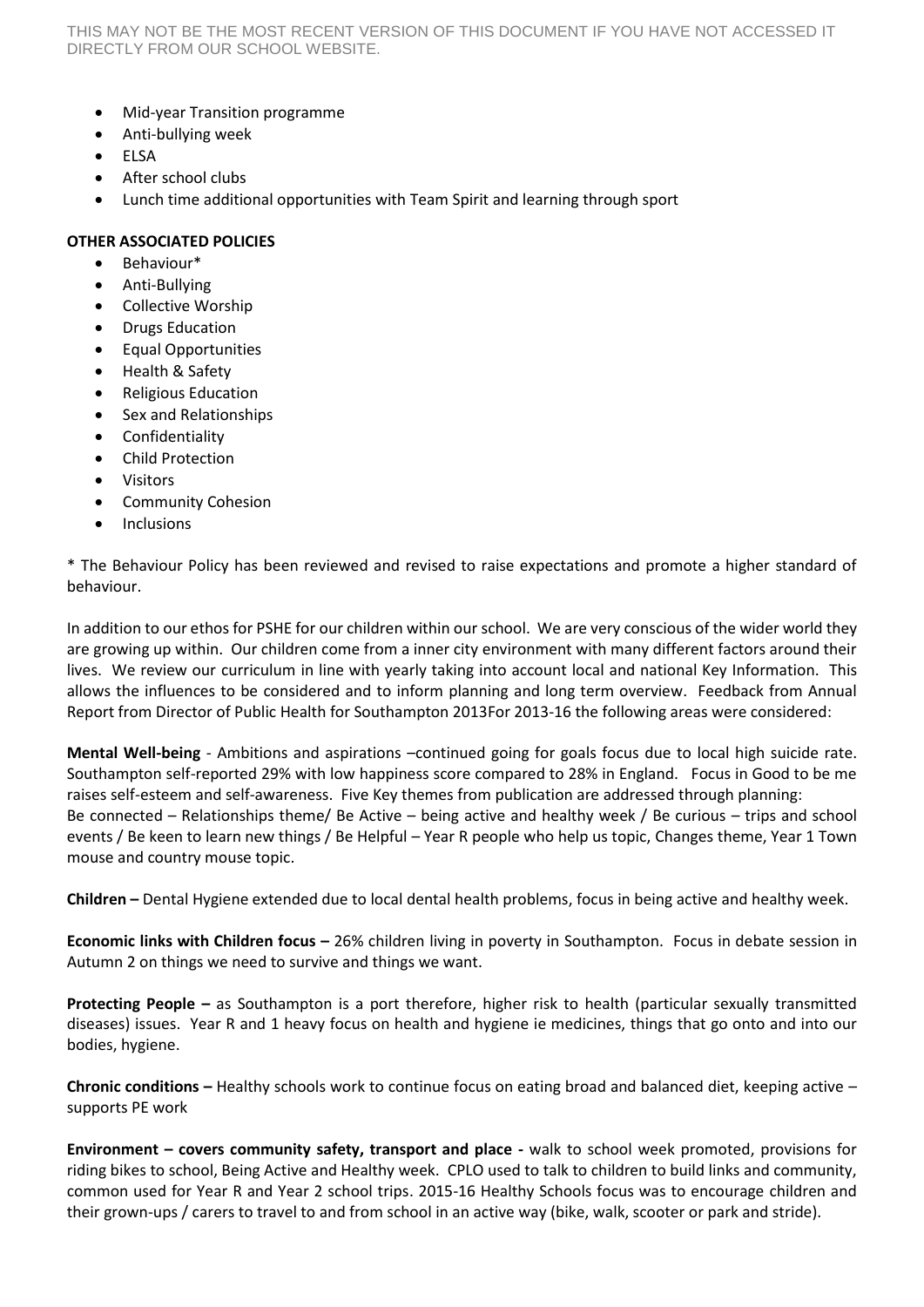**Safeguarding –** SRE Sex and Relationships enhanced. Year 2 focus on babies and gender difference using correct terminology for body parts. Decrease in teenage pregnancy in Southampton since our focus from 2009. Although, still higher than England.

**Elderly – population is increasing –** in Southampton people over 85 to increase from 5,300 to 6,000 between 2011 and 2018. JSNA empathies that longer lives should be better lives and not spent in ill health. Focus works with healthy schools.

**Lifestyle –** Increased rise in the number of people with diabetes 1 in 20.Healthy schools work to continue focus on eating broad and balanced diet, keeping active – supports PE work

**Online** - Pupils are made aware of their online reputations. The early foundations are established through Hectors world planning online safety and saying no to bad persuasion. Online reputation is the opinion others get of a person when they encounter them online. It is formed by posts, photos that have been uploaded and comments made by others on people's profiles. It is important that children and staff are aware that anything that is posted could influence their future professional reputation. The majority of organizations and work establishments now check digital footprint before considering applications for positions or places on courses.

School council issues are decided as a whole school to suit current school issues (to cover all 5 aspects of PSHE) and new developments – See Council file for minutes of meetings.

## **ROLES AND RESPONSIBILITIES**

## **The governing body**

The governing body will consult parents, suggest amendments to the headteacher and approve the RHE policy. They will hold the headteacher to account for its implementation.

The headteacher is responsible for ensuring that RHE is taught consistently across the school, and for managing requests to withdraw pupils from any non-scientific components of sex education (in line with the science national curriculum).

The Heateacher will determine whether any aspects of the curriculum will be delivered by professionals outside of the school (e.g., the school nurse may deliver information about menstruation).

## **Staff**

Teaching staff are responsible for:

- Delivering Relationships and Health Education in a sensitive way and in accordance to their year group expectations
- Modelling positive attitudes to Relationships and Health Education
- Monitoring progress
- Responding to the needs of individual pupils
- Responding appropriately to pupils whose parents wish them to be withdrawn from non-statutory components of RSE and Health Education

Staff do not have the right to opt out of teaching RHE. Staff who have concerns about teaching RHE are encouraged to discuss this with the headteacher.

## **Pupils**

Pupils are expected to engage fully in RHE and, when discussing issues related to RHE, treat others with respect and sensitivity.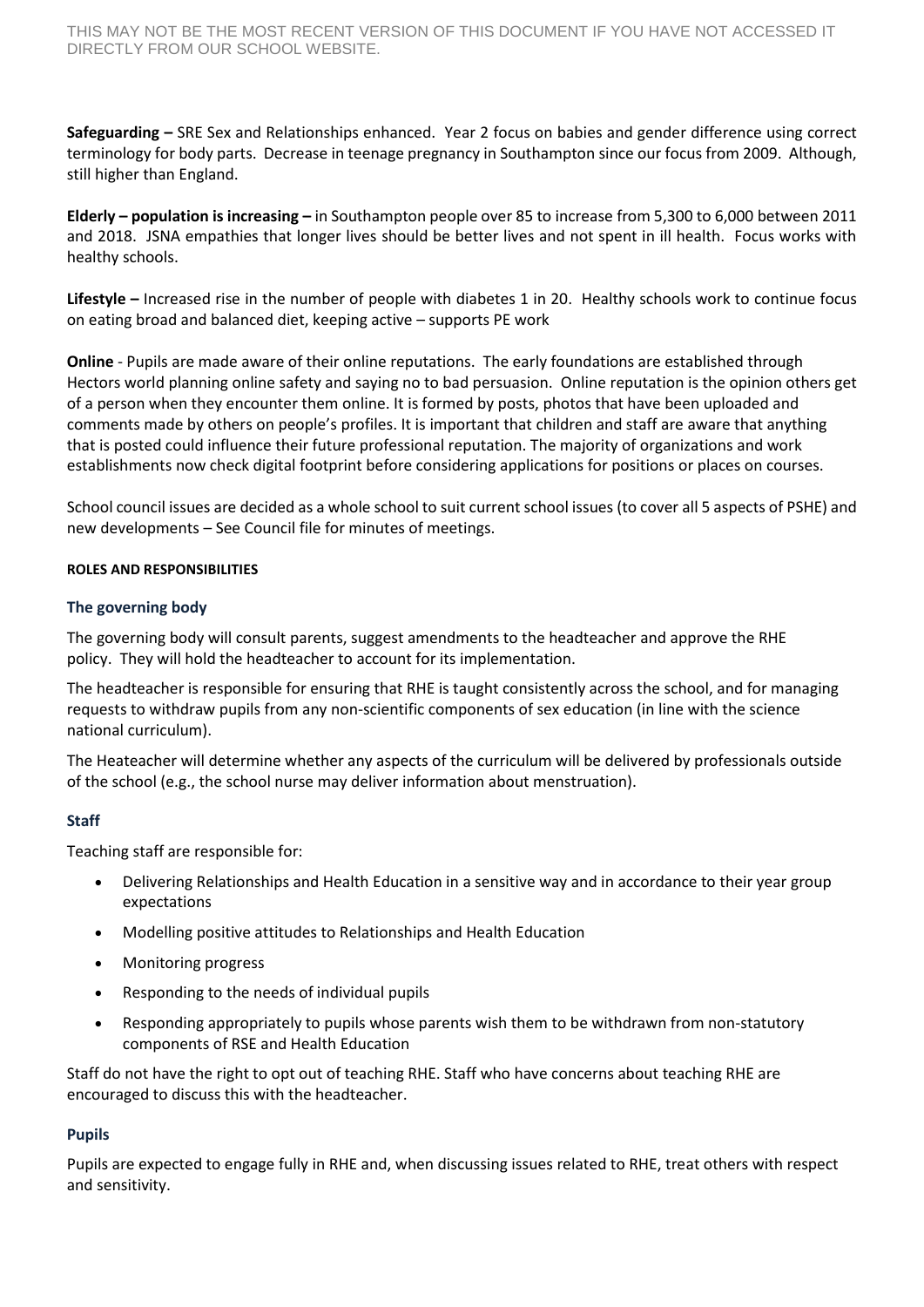# **TRAINING**

Staff are trained on the delivery of RHE and biologic aspects of the science curriculum as part of their induction and it is included in our continuing professional development calendar. Staff have access to the RHE Policy and revisit this when changes occur.

The headteacher will also invite visitors from outside the school, such as school nurses or sexual health professionals, to provide support and training to staff teaching RHE.

## **MONITORING OF RHE**

The delivery of RHE is monitored by Senior Leaders and the RHE leader through:

- Planning scrutiny
- **•** Lesson observation
- Analysis of pupils work and discussions with pupils
- Monitoring of SEN plans and IEPs where appropriate
- Sampling of pupils' end of year reports
- Long term overview from Year 2 through to Year 6 with our Shirley Schools approach.

Pupils' development in RHE is monitored by class teachers as part of our internal assessment systems.

This policy will be review annually and will require approval by the governing body.

## **Links with other policies:**

Behaviour Policy Safeguarding policy Whistleblowing policy Drug Education Seal Program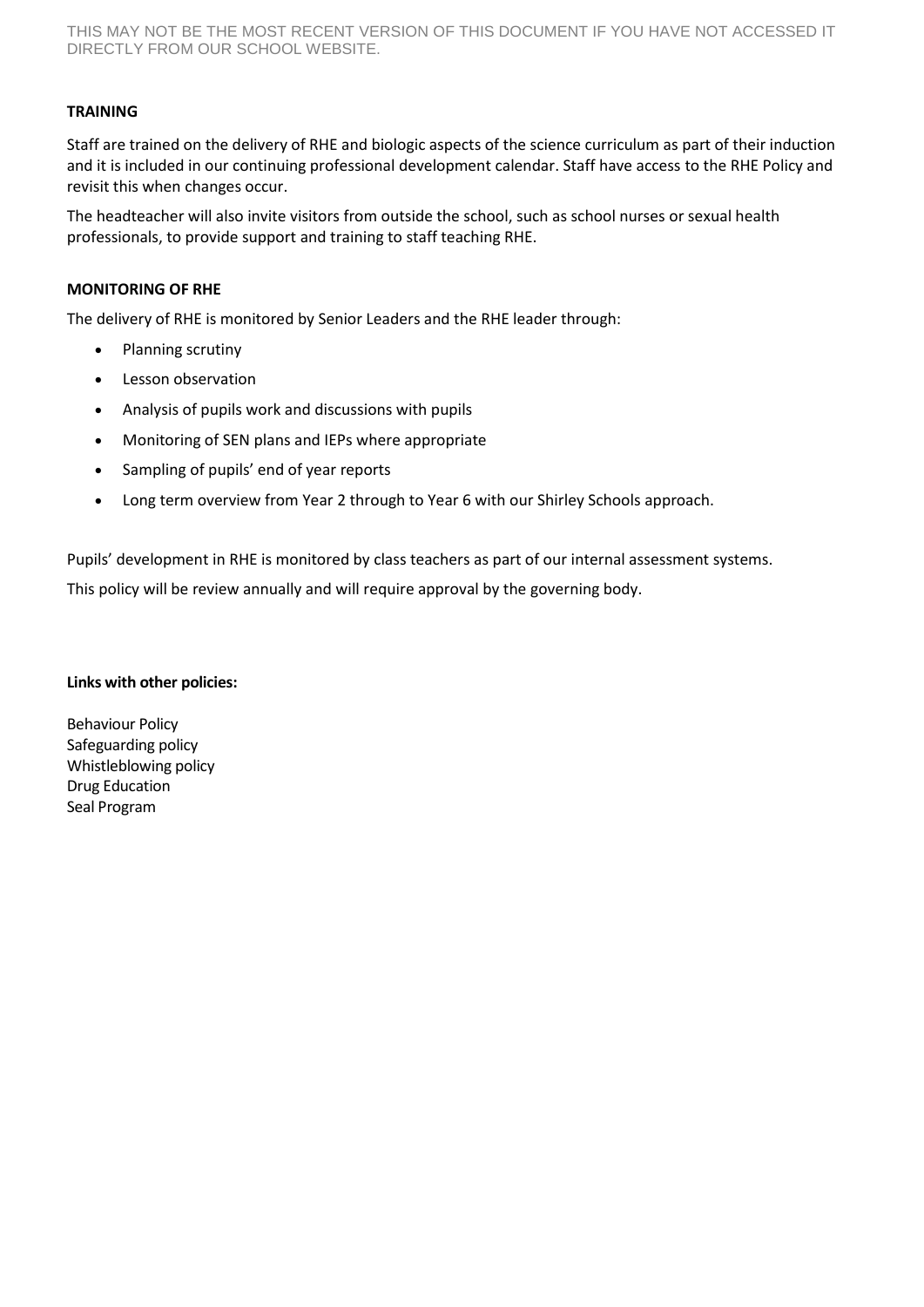|  |  | <b>APPENDIX 1 - Expectations for Relationships Education</b> |  |
|--|--|--------------------------------------------------------------|--|
|--|--|--------------------------------------------------------------|--|

| <b>Families and people</b>  | Pupils should know                                                                                                                                                    |
|-----------------------------|-----------------------------------------------------------------------------------------------------------------------------------------------------------------------|
| who care for me             |                                                                                                                                                                       |
|                             | that families are important for children growing up because they can give love,<br>$\bullet$                                                                          |
|                             | security and stability.                                                                                                                                               |
|                             | the characteristics of healthy family life, commitment to each other, including in<br>$\bullet$                                                                       |
|                             | times of difficulty, protection and care for children and other family members, the                                                                                   |
|                             | importance of spending time together and sharing each other's lives.                                                                                                  |
|                             | that others' families, either in school or in the wider world, sometimes look<br>$\bullet$                                                                            |
|                             | different from their family, but that they should respect those differences and know                                                                                  |
|                             | that other children's families are also characterised by love and care.                                                                                               |
|                             | that stable, caring relationships, which may be of different types, are at the heart of<br>$\bullet$                                                                  |
|                             | happy families, and are important for children's security as they grow up.<br>that marriage represents a formal and legally recognised commitment of two<br>$\bullet$ |
|                             | people to each other which is intended to be lifelong.                                                                                                                |
|                             | how to recognise if family relationships are making them feel unhappy or unsafe,<br>$\bullet$                                                                         |
|                             | and how to seek help or advice from others if needed.                                                                                                                 |
| <b>Caring friendships</b>   | Pupils should know                                                                                                                                                    |
|                             |                                                                                                                                                                       |
|                             | how important friendships are in making us feel happy and secure, and how people<br>$\bullet$                                                                         |
|                             | choose and make friends.                                                                                                                                              |
|                             | the characteristics of friendships, including mutual respect, truthfulness,<br>$\bullet$                                                                              |
|                             | trustworthiness, loyalty, kindness, generosity, trust, sharing interests and                                                                                          |
|                             | experiences and support with problems and difficulties.                                                                                                               |
|                             | that healthy friendships are positive and welcoming towards others, and do not<br>$\bullet$                                                                           |
|                             | make others feel lonely or excluded.                                                                                                                                  |
|                             | that most friendships have ups and downs, and that these can often be worked<br>$\bullet$                                                                             |
|                             | through so that the friendship is repaired or even strengthened, and that resorting                                                                                   |
|                             | to violence is never right.                                                                                                                                           |
|                             | how to recognise who to trust and who not to trust, how to judge when a<br>$\bullet$                                                                                  |
|                             | friendship is making them feel unhappy or uncomfortable, managing conflict, how                                                                                       |
|                             | to manage these situations and how to seek help or advice from others, if needed.                                                                                     |
| Respectful                  | Pupils should know                                                                                                                                                    |
| relationships               | the importance of respecting others, even when they are very different from them                                                                                      |
|                             | (for example, physically, in character, personality or backgrounds), or make                                                                                          |
|                             | different choices or have different preferences or beliefs.                                                                                                           |
|                             | practical steps they can take in a range of different contexts to improve or support<br>$\bullet$                                                                     |
|                             | respectful relationships.                                                                                                                                             |
|                             | the conventions of courtesy and manners.<br>$\bullet$                                                                                                                 |
|                             | the importance of self-respect and how this links to their own happiness.<br>$\bullet$                                                                                |
|                             | that in school and in wider society they can expect to be treated with respect by<br>$\bullet$                                                                        |
|                             | others, and that in turn they should show due respect to others, including those in                                                                                   |
|                             | positions of authority.                                                                                                                                               |
|                             | about different types of bullying (including cyberbullying), the impact of bullying,<br>$\bullet$                                                                     |
|                             | responsibilities of bystanders (primarily reporting bullying to an adult) and how to                                                                                  |
|                             | get help.                                                                                                                                                             |
|                             | what a stereotype is, and how stereotypes can be unfair, negative or destructive.<br>$\bullet$                                                                        |
|                             | the importance of permission-seeking and giving in relationships with friends, peers<br>$\bullet$                                                                     |
|                             | and adults.                                                                                                                                                           |
| <b>Online relationships</b> | Pupils should know                                                                                                                                                    |
|                             | that people sometimes behave differently online, including by pretending to be<br>$\bullet$                                                                           |
|                             | someone they are not.                                                                                                                                                 |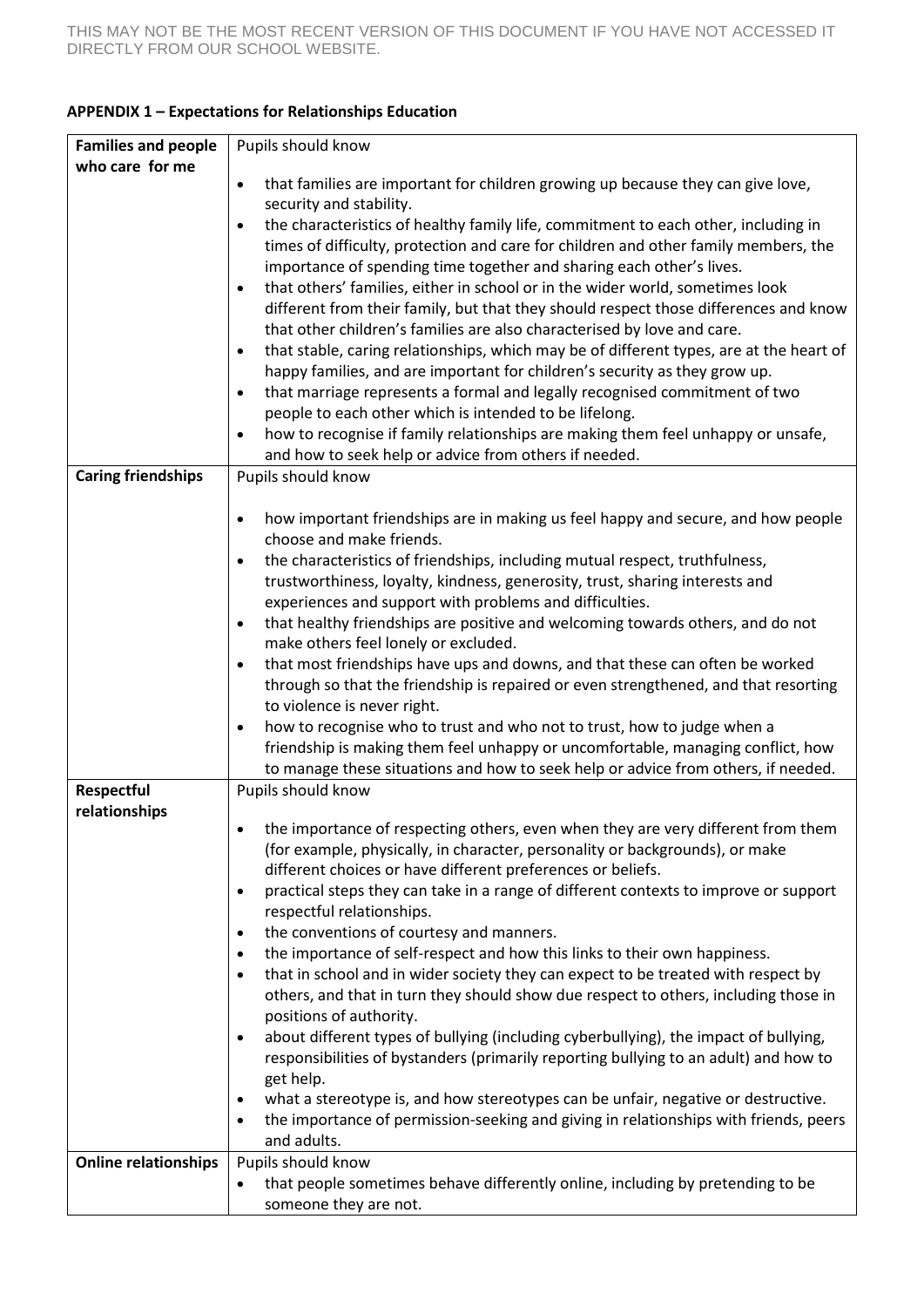|                   | that the same principles apply to online relationships as to face-to-face<br>$\bullet$<br>relationships, including the importance of respect for others online including when<br>we are anonymous.<br>the rules and principles for keeping safe online, how to recognise risks, harmful<br>$\bullet$<br>content and contact, and how to report them.<br>how to critically consider their online friendships and sources of information<br>$\bullet$<br>including awareness of the risks associated with people they have never met.<br>how information and data is shared and used online.<br>$\bullet$                                                                                                                                                                                                                                                                                                                                                                                                                                                                 |
|-------------------|-------------------------------------------------------------------------------------------------------------------------------------------------------------------------------------------------------------------------------------------------------------------------------------------------------------------------------------------------------------------------------------------------------------------------------------------------------------------------------------------------------------------------------------------------------------------------------------------------------------------------------------------------------------------------------------------------------------------------------------------------------------------------------------------------------------------------------------------------------------------------------------------------------------------------------------------------------------------------------------------------------------------------------------------------------------------------|
| <b>Being safe</b> | Pupils should know<br>what sorts of boundaries are appropriate in friendships with peers and others<br>$\bullet$<br>(including in a digital context).<br>about the concept of privacy and the implications of it for both children and adults;<br>$\bullet$<br>including that it is not always right to keep secrets if they relate to being safe.<br>that each person's body belongs to them, and the differences between appropriate<br>$\bullet$<br>and inappropriate or unsafe physical, and other, contact.<br>how to respond safely and appropriately to adults they may encounter (in all<br>$\bullet$<br>contexts, including online) whom they do not know.<br>how to recognise and report feelings of being unsafe or feeling bad about any<br>$\bullet$<br>adult.<br>how to ask for advice or help for themselves or others, and to keep trying until they<br>$\bullet$<br>are heard.<br>how to report concerns or abuse, and the vocabulary and confidence needed to do<br>$\bullet$<br>SO.<br>where to get advice e.g. family, school and/or other sources. |

# **APPENDIX 2 – EXPECTATIONS OF HEALTH EDUCATION**

| Mental    | Pupils should know                                                                                                                                                                                                                                                                                                                        |
|-----------|-------------------------------------------------------------------------------------------------------------------------------------------------------------------------------------------------------------------------------------------------------------------------------------------------------------------------------------------|
| Wellbeing | that mental wellbeing is a normal part of daily life, in the same way as physical health.<br>$\bullet$<br>that there is a normal range of emotions (e.g. happiness, sadness, anger, fear, surprise,<br>$\bullet$<br>nervousness) and scale of emotions that all humans experience in relation to different<br>experiences and situations. |
|           | how to recognise and talk about their emotions, including having a varied vocabulary of<br>$\bullet$<br>words to use when talking about their own and others' feelings.                                                                                                                                                                   |
|           | how to judge whether what they are feeling and how they are behaving is appropriate<br>$\bullet$<br>and proportionate.                                                                                                                                                                                                                    |
|           | the benefits of physical exercise, time outdoors, community participation, voluntary and<br>$\bullet$<br>service-based activity on mental wellbeing and happiness.                                                                                                                                                                        |
|           | simple self-care techniques, including the importance of rest, time spent with friends<br>$\bullet$<br>and family and the benefits of hobbies and interests.                                                                                                                                                                              |
|           | isolation and loneliness can affect children and that it is very important for children to<br>$\bullet$<br>discuss their feelings with an adult and seek support.                                                                                                                                                                         |
|           | that bullying (including cyberbullying) has a negative and often lasting impact on mental<br>$\bullet$<br>wellbeing.                                                                                                                                                                                                                      |
|           | where and how to seek support (including recognising the triggers for seeking support),<br>$\bullet$<br>including whom in school they should speak to if they are worried about their own or                                                                                                                                              |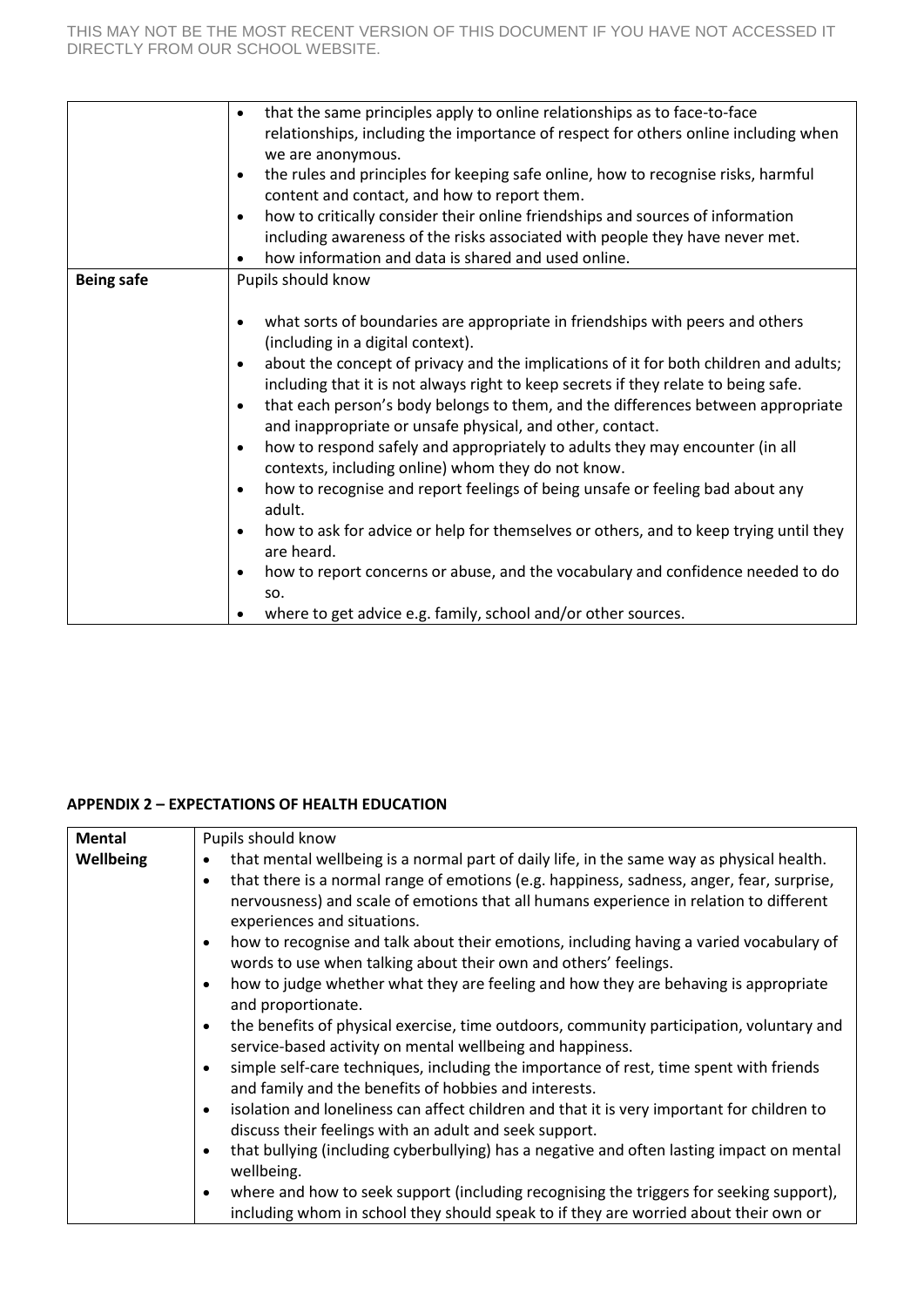|                                       | someone else's mental wellbeing or ability to control their emotions (including issues                                                                                                          |
|---------------------------------------|-------------------------------------------------------------------------------------------------------------------------------------------------------------------------------------------------|
|                                       | arising online).                                                                                                                                                                                |
|                                       | it is common for people to experience mental ill health. For many people who do, the<br>$\bullet$                                                                                               |
|                                       | problems can be resolved if the right support is made available, especially if accessed                                                                                                         |
|                                       | early enough.                                                                                                                                                                                   |
| <b>Internet safety</b>                | Pupils should know                                                                                                                                                                              |
| and harms                             | that for most people the internet is an integral part of life and has many benefits.<br>$\bullet$                                                                                               |
|                                       | about the benefits of rationing time spent online, the risks of excessive time spent on<br>$\bullet$                                                                                            |
|                                       | electronic devices and the impact of positive and negative content online on their own                                                                                                          |
|                                       | and others' mental and physical wellbeing.                                                                                                                                                      |
|                                       | how to consider the effect of their online actions on others and know how to recognise<br>$\bullet$                                                                                             |
|                                       | and display respectful behaviour online and the importance of keeping personal<br>information private.                                                                                          |
|                                       | why social media, some computer games and online gaming, for example, are age<br>$\bullet$                                                                                                      |
|                                       | restricted.                                                                                                                                                                                     |
|                                       | that the internet can also be a negative place where online abuse, trolling, bullying and<br>$\bullet$                                                                                          |
|                                       | harassment can take place, which can have a negative impact on mental health.                                                                                                                   |
|                                       | how to be a discerning consumer of information online including understanding that<br>$\bullet$                                                                                                 |
|                                       | information, including that from search engines, is ranked, selected and targeted.                                                                                                              |
|                                       | where and how to report concerns and get support with issues online.<br>$\bullet$                                                                                                               |
| <b>Physical Health</b><br>and Fitness | Pupils should know                                                                                                                                                                              |
|                                       | the characteristics and mental and physical benefits of an active lifestyle.<br>$\bullet$<br>the importance of building regular exercise into daily and weekly routines and how to<br>$\bullet$ |
|                                       | achieve this; for example, walking or cycling to school, a daily active mile or other forms                                                                                                     |
|                                       | of regular, vigorous exercise.                                                                                                                                                                  |
|                                       | the risks associated with an inactive lifestyle (including obesity).<br>$\bullet$                                                                                                               |
|                                       | how and when to seek support including which adults to speak to in school if they are<br>٠                                                                                                      |
|                                       | worried about their health.                                                                                                                                                                     |
| <b>Healthy Eating</b>                 | Pupils should know                                                                                                                                                                              |
|                                       | what constitutes a healthy diet (including understanding calories and other nutritional<br>٠                                                                                                    |
|                                       | content).<br>the principles of planning and preparing a range of healthy meals.                                                                                                                 |
|                                       | ٠<br>the characteristics of a poor diet and risks associated with unhealthy eating (including,                                                                                                  |
|                                       | for example, obesity and tooth decay) and other behaviours (e.g. the impact of alcohol                                                                                                          |
|                                       | on diet or health).                                                                                                                                                                             |
| Drugs, alcohol                        | Pupils should know                                                                                                                                                                              |
| and tobacco                           | • the facts about legal and illegal harmful substances and associated risks, including                                                                                                          |
|                                       | smoking, alcohol use and drug-taking.                                                                                                                                                           |
| <b>Health and</b>                     | Pupils should know                                                                                                                                                                              |
| prevention                            | how to recognise early signs of physical illness, such as weight loss, or unexplained<br>$\bullet$                                                                                              |
|                                       | changes to the body.<br>about safe and unsafe exposure to the sun, and how to reduce the risk of sun damage,<br>$\bullet$                                                                       |
|                                       | including skin cancer.                                                                                                                                                                          |
|                                       | the importance of sufficient good quality sleep for good health and that a lack of sleep<br>$\bullet$                                                                                           |
|                                       | can affect weight, mood and ability to learn.                                                                                                                                                   |
|                                       | about dental health and the benefits of good oral hygiene and dental flossing, including<br>$\bullet$                                                                                           |
|                                       | regular check-ups at the dentist.                                                                                                                                                               |
|                                       | about personal hygiene and germs including bacteria, viruses, how they are spread and<br>$\bullet$                                                                                              |
|                                       | treated, and the importance of handwashing.                                                                                                                                                     |
|                                       | the facts and science relating to allergies, immunisation and vaccination.                                                                                                                      |
| <b>Basic First Aid</b>                | Pupils should know:                                                                                                                                                                             |
|                                       | how to make a clear and efficient call to emergency services if necessary.<br>$\bullet$                                                                                                         |